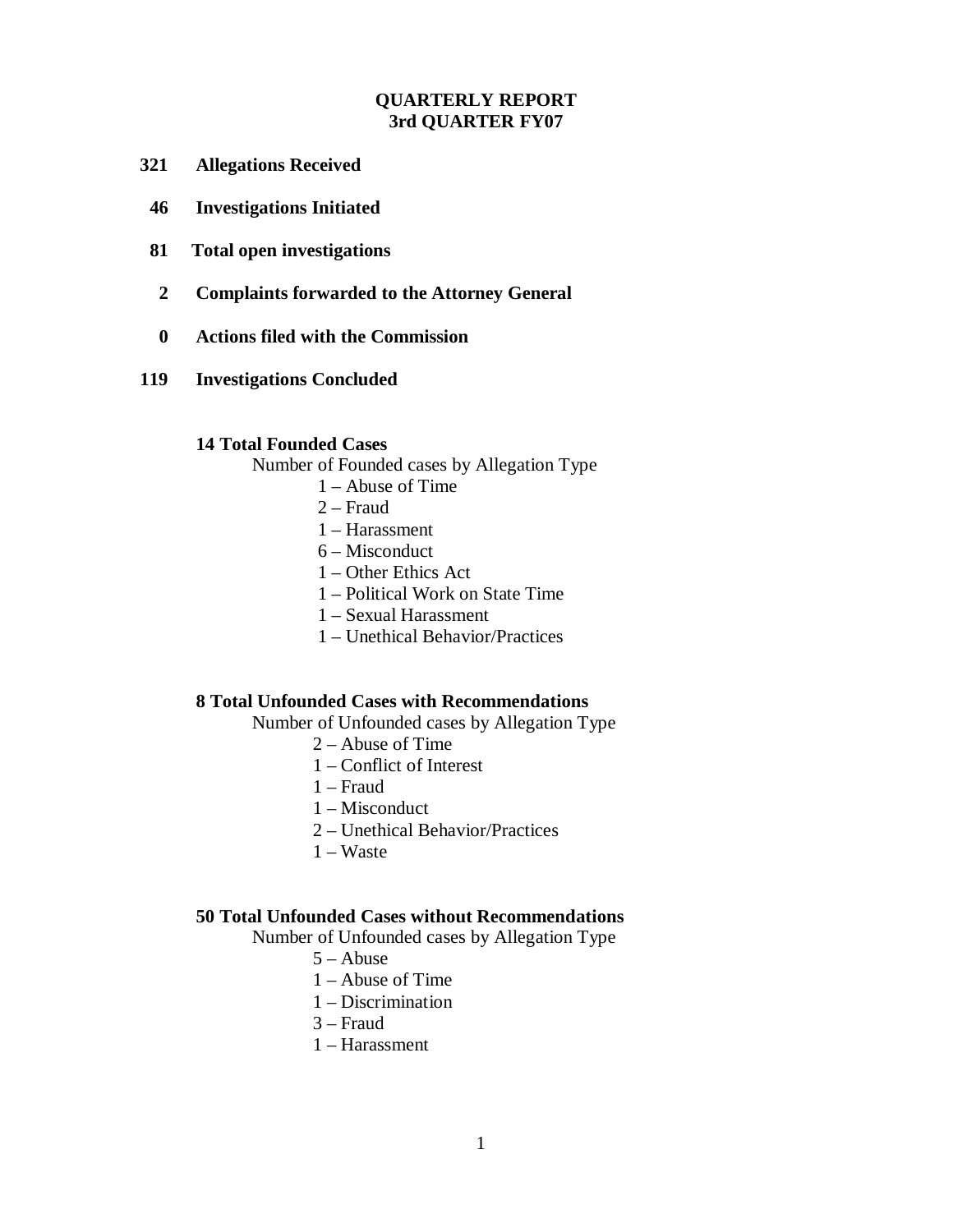- 1 Hiring Improperties
- 1 Misappropriate/Misuse of Funds
- 21 Misconduct
- 2 Misuse of property
- $1 -$ Other
- 1 Other Ethics Act
- 3 Political Work on State Time
- 1 Procurement Fraud
- 1 Prohibited Political Activity
- 1 Retaliation
- 1 Revolving Door Violation
- 1 Unethical Behavior/Practices
- 1 Violence in Work Place
- 3 Waste

### **47 Other (administrative closing)**

- $1 -$ Abuse
- 2 Abuse of Time
- 2 Conflict of Interest
- 1 Failure to Cooperate
- 3 Failure to Follow Department Policy
- 1 False Employment Application
- 8 Fraud
- 4 Harassment
- 2 Hiring Improperties
- 12 Misconduct
- 2 Mismanagement
- 3 Misuse of Property
- $1 -$ Other
- 1 Retaliation
- $3$  Theft
- 1 Wrongful Termination

### **Cases Concluded by Agency**

- 3 Department of Agriculture
- 1 Office of Banks and Real Estate
- 6 Department of Central Management Services
- 1 Chicago State University
- 4 Department of Children and Family Services
- 5 Department of Commerce and Economic Opportunity